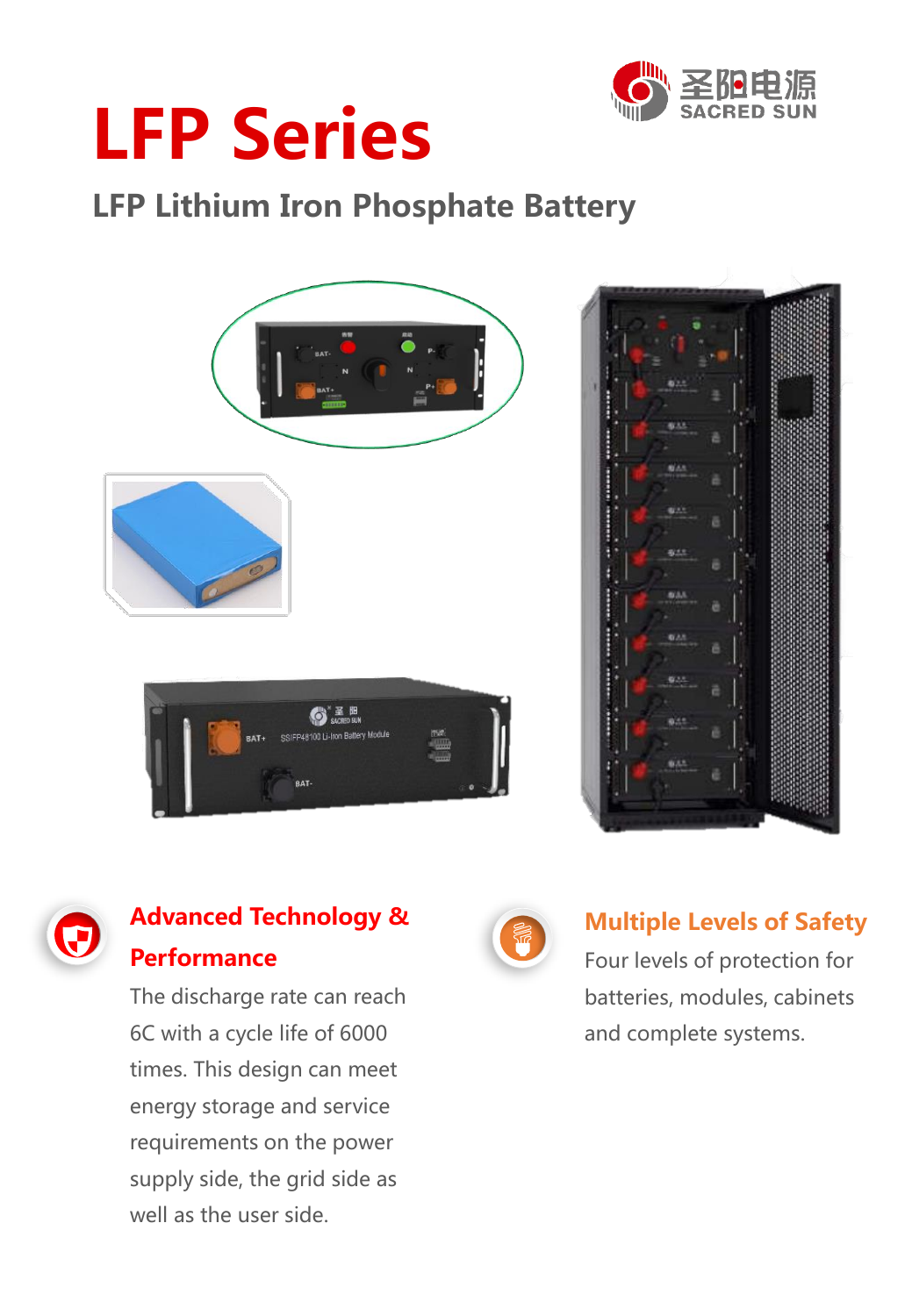

#### **Specification**

| <b>Rated Capacity (Ah)</b> |           | 50             | 100            | 120            | 200            | 280            |
|----------------------------|-----------|----------------|----------------|----------------|----------------|----------------|
| Rated Voltage (V)          |           | 3.2            | 3.2            | 3.2            | 3.2            | 3.2            |
| Rated Capacity (Wh)        |           | 160            | 320            | 384            | 640            | 896            |
| Size (mm)                  | Height    | 95             | 204            | 170            | 200            | 204            |
|                            | Width     | 39             | 27             | 48             | 54             | 71             |
|                            | Length    | 148            | 173            | 173            | 173            | 173            |
| MAX Current (A)            | Charge    | 1C             | 1C             | 1C             | 1C             | 1C             |
|                            | Discharge | 1C             | 1C             | 1C             | 1C             | 1C             |
| Cycle Times (25°C)         | 100% DOD  | 4000           | 4000           | 4000           | 4000           | 6000           |
| <b>Working Temperature</b> |           | $-30$ to 55 °C | $-30$ to 55 °C | $-30$ to 55 °C | $-30$ to 55 °C | -30 to 55 °C   |
| Storage Temperature        |           | $-30$ to 45 °C | $-30$ to 45 °C | $-30$ to 45 °C | $-30$ to 45 °C | $-30$ to 45 °C |

#### **Standard Cabinet**

- ※ Battery Cell
- ※ Battery Management System (BMS)
- ※ Battery Protection Unit







Sacred Sun Power Sources Co., Ltd. Tel: +86-537-4422313 Fax: +86-537-4411980

Sacred Sun Hong Kong Co., Limited .<br>Email: admin.hk@sacredsun.hk

Sacred Sun Asia Pacific Pte Ltd.

**Sacred Sun Europe SARL** Email: admin.eu@sacredsun.eu

Sacred Sun MEA FZE Email: admin.ae@sacredsun.ae